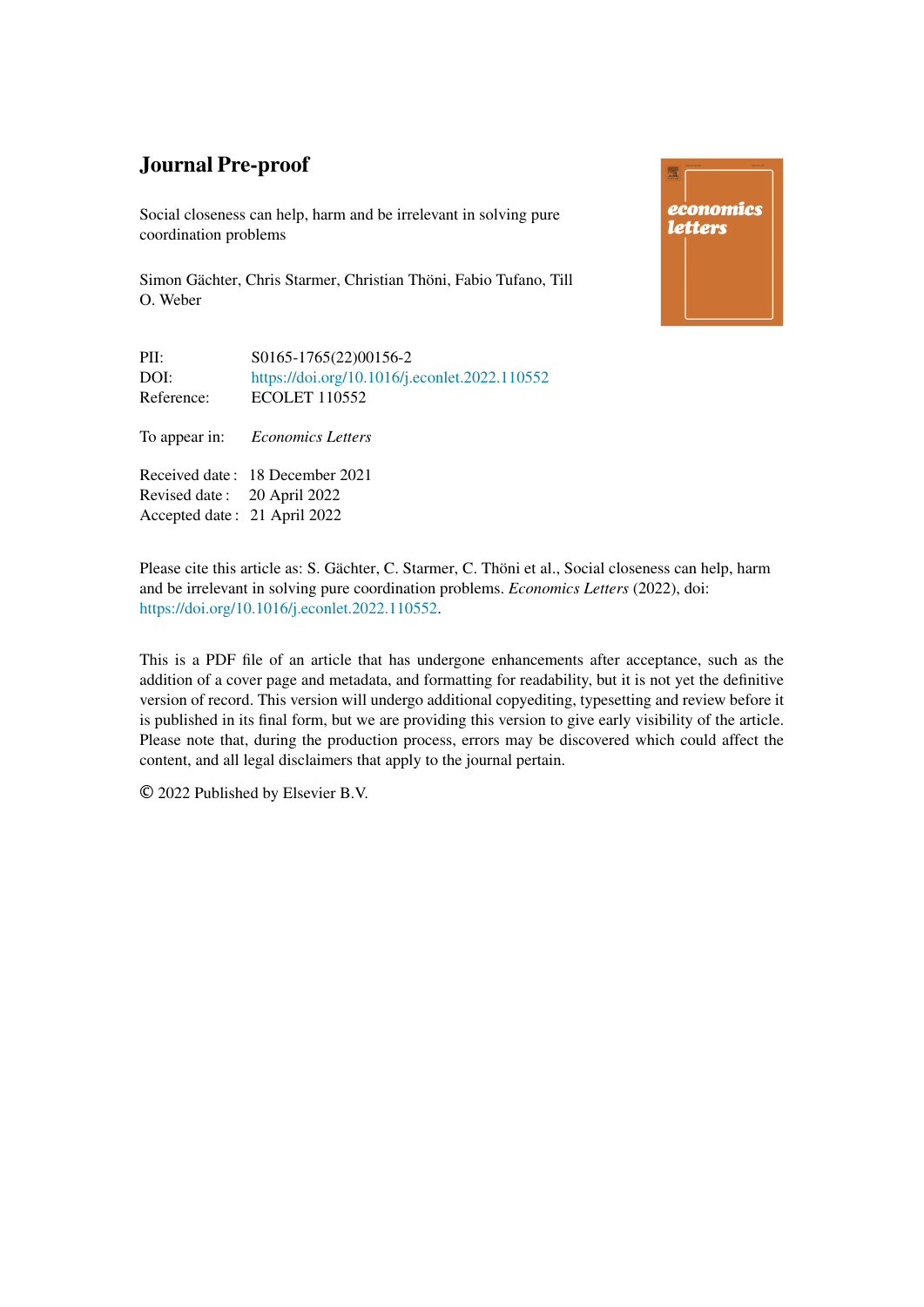### **Social closeness can help, harm and be irrelevant**

### **in solving pure coordination problems**

Simon Gächter<sup>1, 2</sup>, Chris Starmer<sup>1, \*</sup>, Christian Thöni<sup>4</sup>, Fabio Tufano<sup>1, \*</sup> and Till O. Weber<sup>5</sup>

### **Affiliations:**

<sup>1</sup> University of Nottingham, United Kingdom.

<sup>2</sup> IZA Bonn, Germany

<sup>3</sup> CESifo Munich, Germany.

<sup>4</sup> University of Lausanne, Switzerland.

<sup>5</sup> Newcastle University, United Kingdom.

\* Correspondence to: chris.starmer@nottingham.ac.uk; fabio.tufano@nottingham.ac.uk – Postal address: School of Economics, The University of Nottingham, Sir Clive Granger Building, University Park, Nottingham NG7 2RD, United Kingdom.

20 April 2022

### **JEL classification:**

C72 (Noncooperative Games); C92 (Laboratory, Group Behavior); C93 (Field Experiments)

### **Keywords:**

Coordination; Lab-in-the-field experiment; Oneness; Salience; Social closeness; Social distance.

### **Abstract:**

**in solving pure coordination problems**<br>
mon Güchter<sup>1,2</sup>, Chris Surmer<sup>1,\*</sup>, Christian Thöni<sup>1</sup>, Fubio Tufano<sup>1,\*</sup> and Till O. Weber<sup>1</sup><br>
intitions:<br>
versity of Mottingham, United Kingdom.<br>
Bonn, Germany<br>
site Munich, Ger Experimental research has shown that ordinary people often perform remarkably well in solving coordination games that involve no conflicts of interest. While most experiments in the past studied such coordination games among socially distant anonymous players, here we study behaviour in a set of two player coordination games and compare the outcomes depending on whether the players are socially close or socially distant. We find that social closeness influences prospects for coordination, but whether it helps, harms, or has no impact on coordination probabilities, depends on the structure of the game.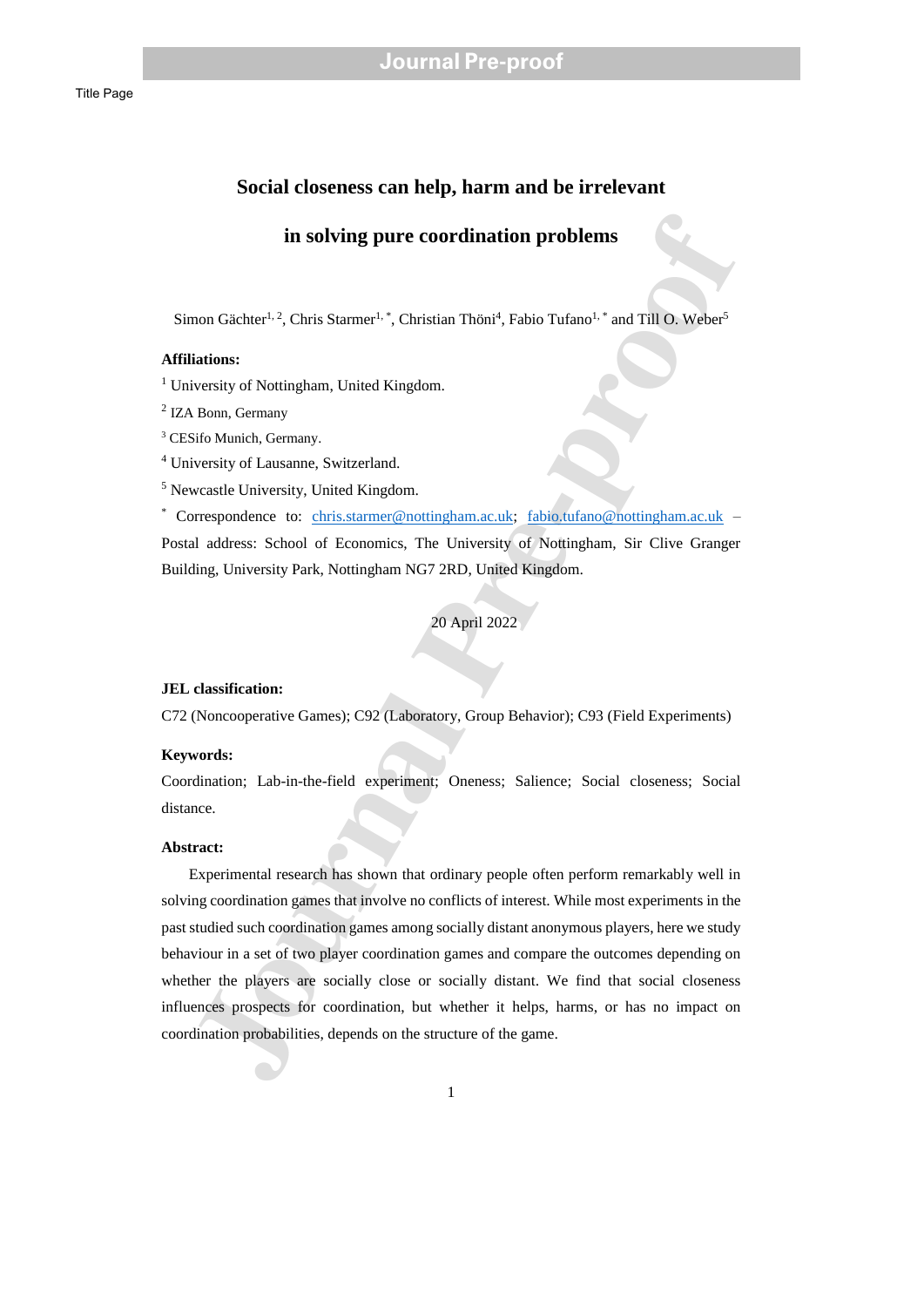### **Social closeness can help, harm and be irrelevant**

### **in solving pure coordination problems**

### **1. Introduction**

Coordination problems are pervasive in social life. While it is well-established that people are remarkably successful in exploiting focal points to mutual benefit in pure coordination games (e.g., Mehta et al., 1994), how they achieve this remains poorly understood. This paper investigates whether "social closeness" affects coordination success in tacit, "pure-matching" (or "Schelling") coordination games with multiple Nash equilibria.

**in solving pure coordination problems**<br> **Coordination**<br>
Coordination problems are pervasive in social life. While it is well-established that people<br>
condination problems are prevasive in social life. While it is well-es In his classic book *The Strategy of Conflict*, Schelling (1960) proposed that focal points salient, but payoff-irrelevant labels attached to actions within a pure-matching coordination game – allow individuals to solve equilibrium selection problems (i.e., coordinate with high probability by choosing salient options). Label saliency depends on features of the decision situation and the individuals involved; and successful coordination may rely on shared knowledge or common cultural perceptions of the participants*.* In short, what individuals know about each other may be an important determinant of salience-based coordination (e.g., Abele et al., 2014; Sontuoso and Bhatia, 2021).

Most previous empirical studies of focal points in pure-matching games studied *socially distant* and *anonymous* players (e.g., Cooper and Weber, 2020; Rojo Arjona, 2020). Yet the social distance between individuals might be an important factor determining their ability to exploit salience for coordination in everyday settings. While *close* friends will know more about each other than *distant* acquaintances, it is an open question how this affects the prospects for coordination via focal points. For example, social closeness might promote coordination by enhancing the focality of options or impair coordination by increasing the number of potentially salient options recognised by the players.

We investigate the impact of social closeness in six coordination games with different structures selected to test specific hypotheses. We explain the experimental design, the specific games we use and the hypotheses we test in Section 2.

#### **2. Experimental Design**

Participants were Swiss Army soldiers attending a four-week Joint Officer Training Programme (JOTP). On arrival, the several hundred officer candidates from across the country were randomly allocated to platoons and classes of approximately 25 people. Over the four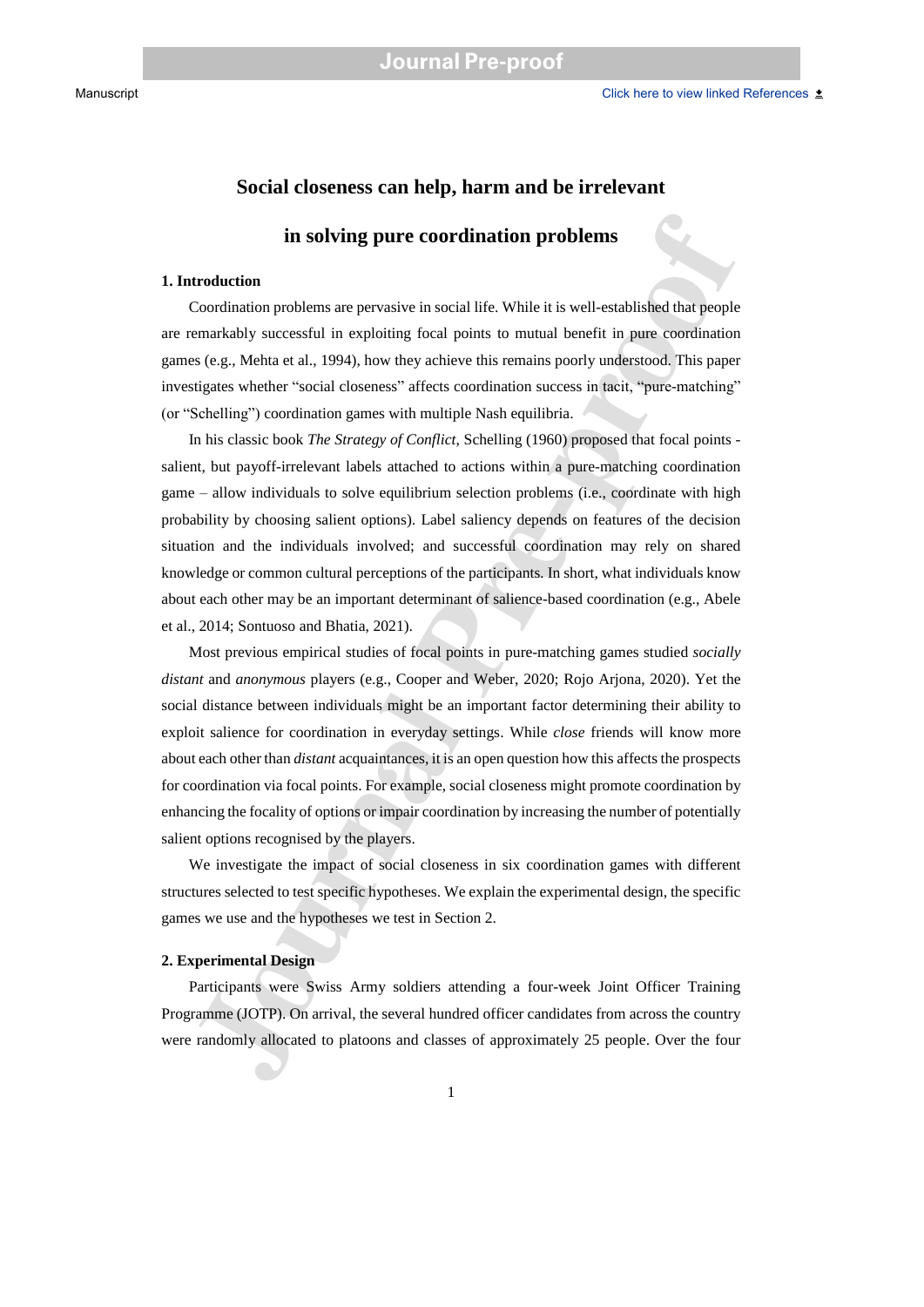weeks, they lived in the training academy and interacted almost exclusively with other candidates from their own class. After the JOTP, platoons and classes were dissolved, and candidates returned to their home bases (for a description of JOTP see also Goette et al. (2012)).

anals more near two reass. Anter un corre, parameters and cases were ussores and consider the proof of the mean of the consideration and consideration and consideration and consideration and consideration and consideration We recruited 308 participants over two JOTP waves in 2016-17. Participants were randomly allocated to either the C-treatment, in which they were paired with a person socially *close* to them, or to the D-treatment, in which they were paired with a person they were unlikely to have met before (a socially *distant* person). Participants in the *C-treatment* received a printed booklet showing a photograph of one of their classmates (randomly drawn from the same class) with whom they were matched to play a series of two-player games. It is unlikely that they would have known this person before the JOTP but by the time of completing our study, they would have been interacting with this person across the four weeks of the JOTP. Participants in the *D-treatment* received the same instructions, but the person they were paired with and pictured in their booklets was selected in the expectation that they would be someone the participant considered socially distant: in Wave 1 the pictured person was a soldier who attended a previous JOTP training camp; for Wave 2, it was a Swiss undergraduate student of comparable age. As a manipulation check, after the general instructions, participants answered questions to assess how close they felt to the person pictured in their booklet. We used the "oneness scale" (Cialdini et al., 1997; Gächter et al., 2015), which measures subjective perception of social closeness on a seven-point scale.

To explore how social closeness affects coordination on focal options, participants took part in both open-form and closed-form coordination games<sup>1</sup> (e.g., Chuah et al., 2019; Hargreaves Heap et al., 2017) inspired by tasks used in Mehta et al. (1994) and Crawford et al. (2008), respectively.

The three open-form games (games 1-3 in Fig. 1) consisted of writing down: any positive number ("Number*"*); any year ("Year"); a Swiss town ("Town"). In both treatments, all participants (including the past JOTP attendees and the Swiss students) made decisions knowing that they would receive CHF30  $(\approx$ USD30.5) conditional on successful coordination (zero otherwise) with their identified matched participant<sup>2</sup>. In these games, the range of possible options is not fixed and this suggests some potential effects of our treatment variable. Consider the Town game. Existing evidence shows that distant pairs are often successful in coordinating on options such as the city they are in, or their country's capital (consistent with

-

 $1$ . These coordination games were part of a larger experiment with further tasks exploring issues beyond those discussed here. Online Supplemental Material (SM1 and SM2) describes the full set of tasks.

<sup>&</sup>lt;sup>2</sup> Past JOTP attendees were recontacted to participate in this study, while the students were recruited separately.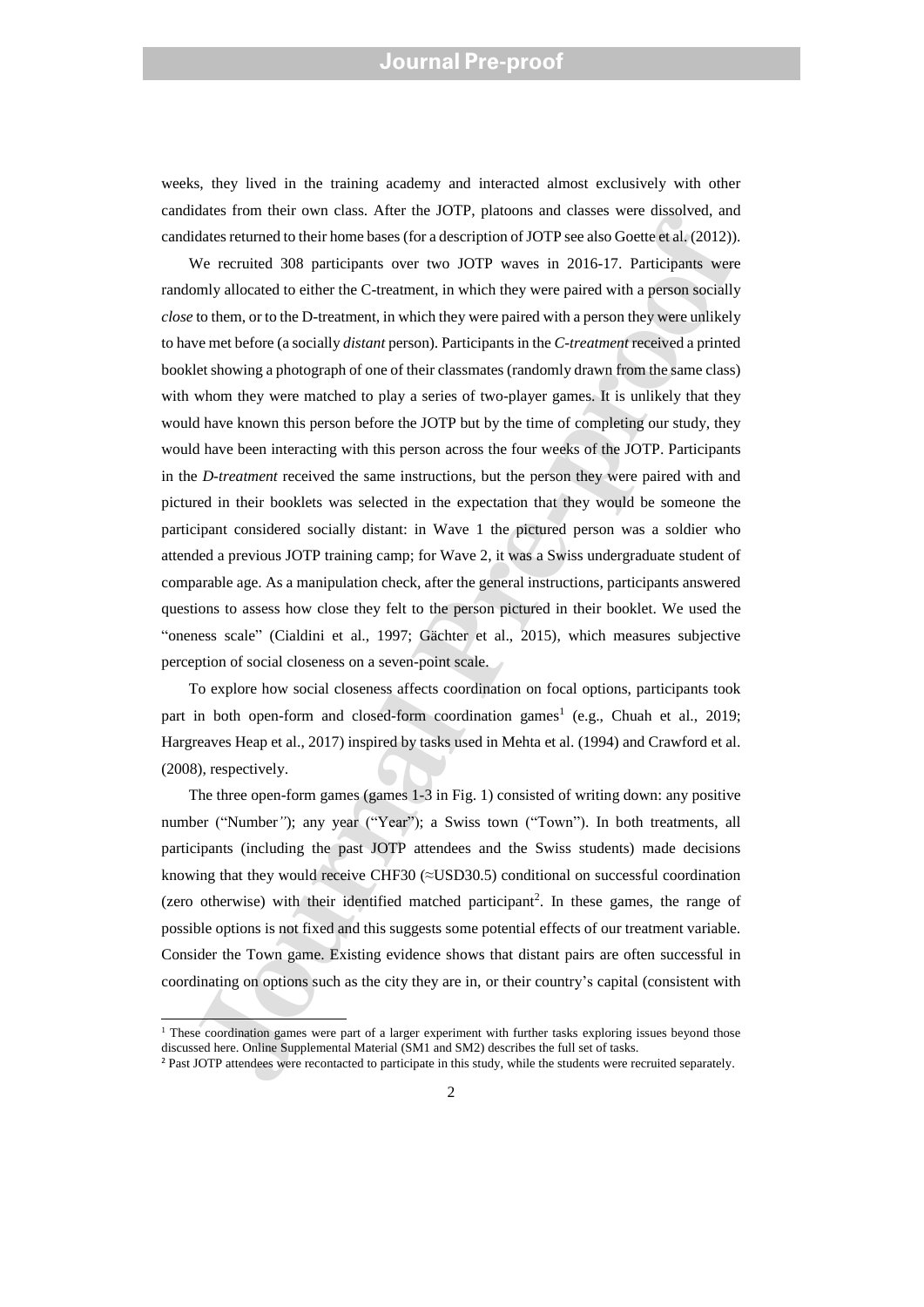these being focal). Now consider a close pair that happens to know that they are both from the same city, but it is not the current location or the capital. A priori, it is unclear whether access to additional potential focal points like this would help or hinder coordination.

Ency not in some three throughout the transmission of the contribution.<br>
The three closed-form games since the "P-games" shown as games 4-6 in Fig. 1. For each<br>
The three closed-form games were the "P-games" shown as game The three closed-form games were the "P-games" shown as games 4-6 in Fig. 1. For each P-game, participants had to pick one of the three pie slices knowing that selecting the same slice as their partner would result in the pair of payoffs indicated on that slice (zero otherwise). P-game A is different in structure from the other two P-games in that coordinating on any slice results in identical payoffs. Based on existing evidence, we expected that the visual salience of the bottom-slice (based on both its position and distinctive white colouring) would facilitate coordination among distant players, and we test whether this is enhanced or reduced by closeness.<sup>3</sup> P-games B and C progressively penalise the relative return to coordination on the visually salient slice. Existing evidence (e.g., Bardsley et al., 2010) demonstrates that such penalties, even when small, dramatically reduce the tendency for individuals to select otherwise focal options. Conditional on replicating this pattern, our design allows us to test whether closeness mitigates the negative impact of the payoff penalties.

- (1) "*Number*": Write down any positive number: \_\_\_\_\_\_\_\_\_\_
- (2) "*Year*": Write down any year (past, present or future):
- (3) "*Town*": Write the name of a town in Switzerland: \_\_\_\_\_\_\_\_\_\_



**Figure 1.** Illustration of the three open-form  $(1-3)$  and the three closed-form  $(4-6)$ coordination games.

-

Participants were not allowed to communicate during the 90-minute experiment and received no feedback before the payment stage. After the session, five booklets and five tasks

<sup>3</sup> Crawford et al. (2008) find high rates of coordination in their "Pie-game S1", a close analogue of P-game A.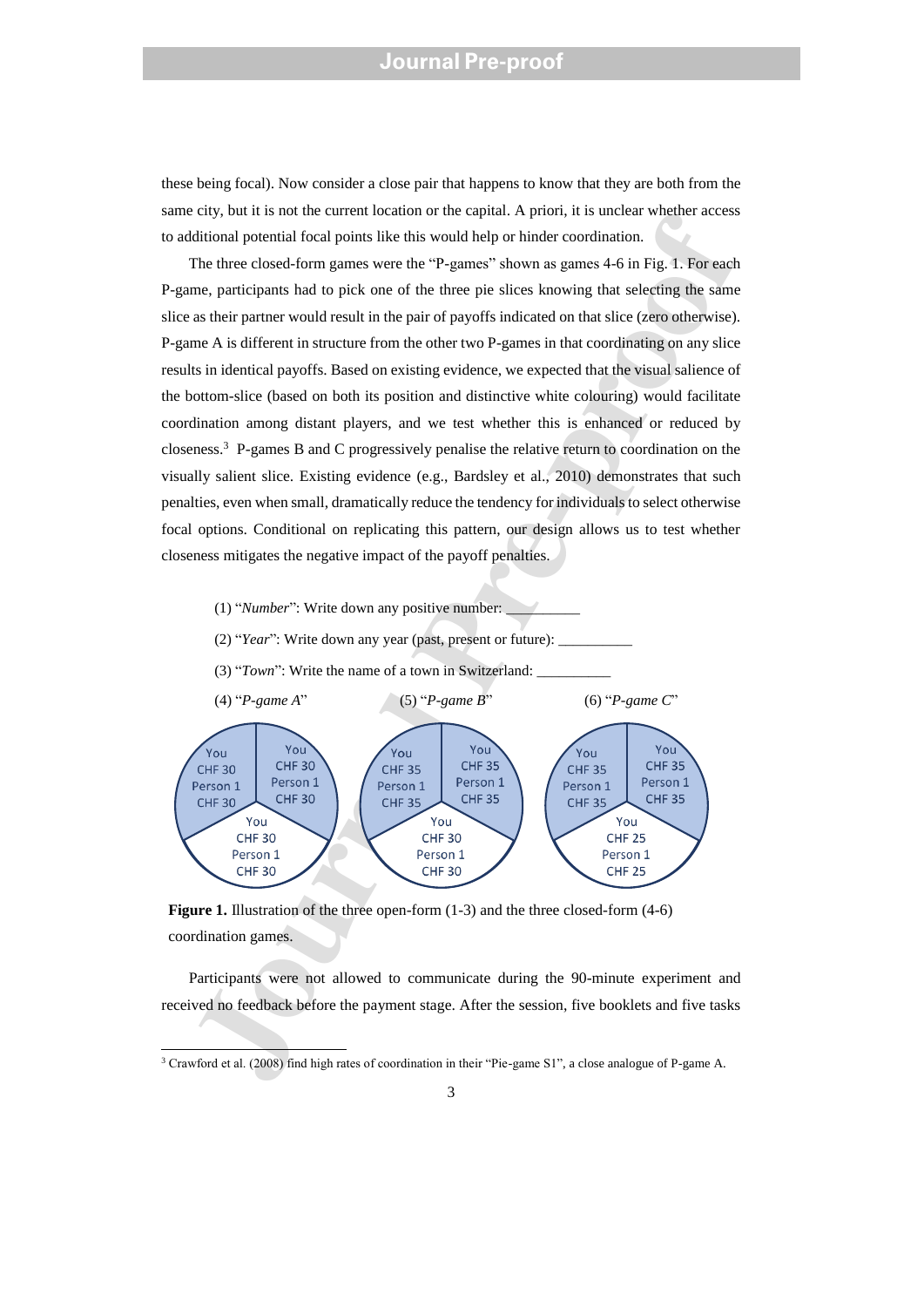in each booklet were randomly drawn for payment. For each selected booklet, we paid both the person who completed it and the co-player pictured in it. To avoid side payments, we used bank transfers after the JOTP ended. The average payoff to those selected for payment was CHF142 in Wave 1 and CHF185 in Wave 2. These payoffs were substantial, being similar in magnitude to cadets' compensation for a day at the JOTP.

### **3. Results**

-

We first conduct a manipulation check: as expected, individuals in the C treatment, on average, report higher closeness ratings with the person they are paired with. <sup>4</sup> Mean oneness: C-treatment=3.96; D-treatment=2.47; Mann-Whitney z=9.25, p<0.001).



**Figure 2.** Random benchmarks, coordination probabilities and modal responses.

For the main analysis, we examine the influence of social closeness through the lens of a *coordination probability* statistic. For each individual we calculate their coordination probability on a given task as the likelihood that their answer is the same as that of another randomly selected individual from their group, wave and treatment (see Appendix, Section A1, for details). The coordination probabilities reported in Fig. 2 are the average of individual probabilities for a given task and treatment. Fig. 2 also reports a *random benchmark* which is the coordination rate that would arise if each subject picked randomly from among the range

<sup>4</sup> Contrary to the intended manipulation, 2 participants in the D-treatment did recognise their partner, while 9 participants in the C-treatment did not. We exclude them from the analysis.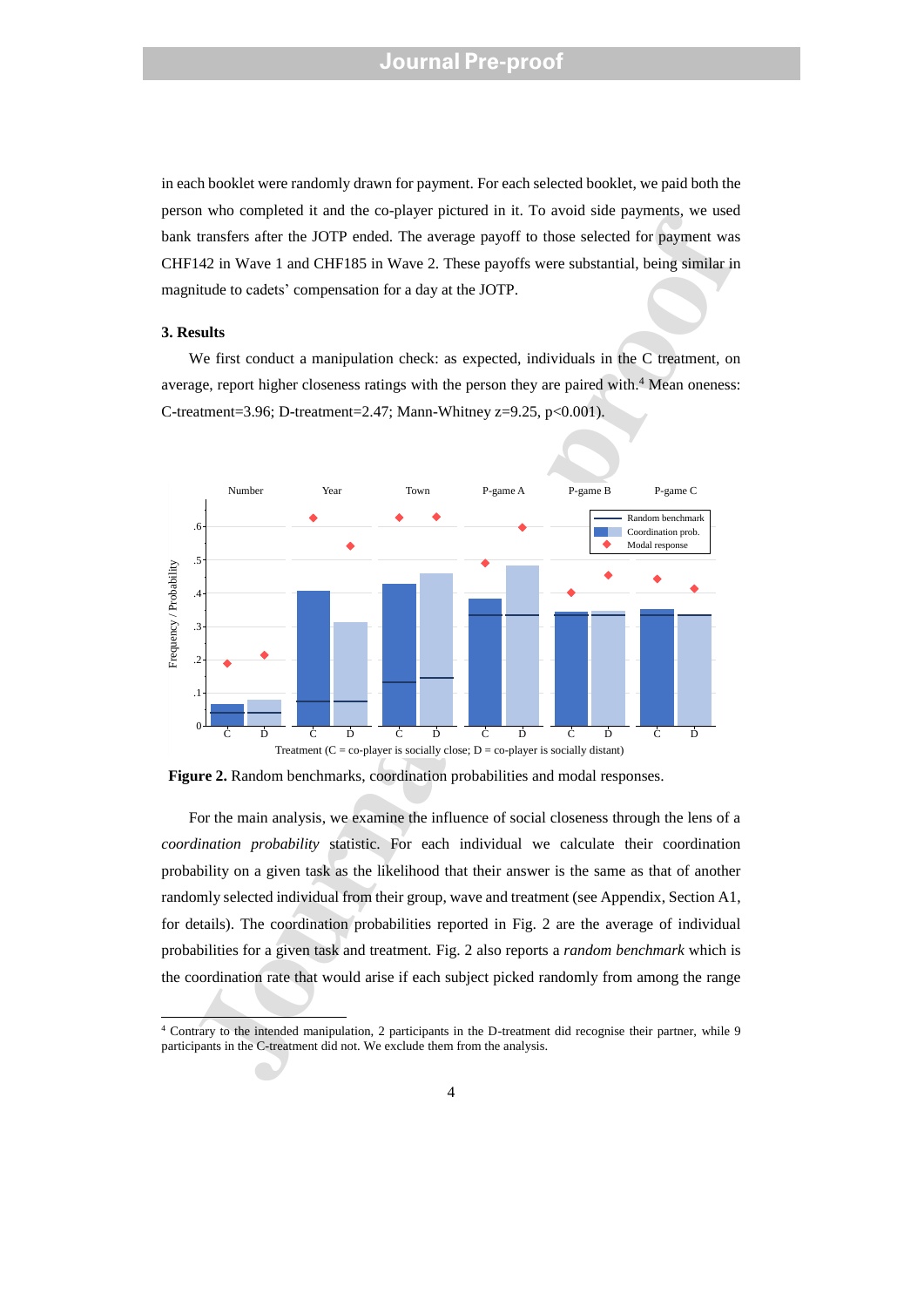of 'available' options.<sup>5</sup> The *modal response* (the relative frequency of the most common response) is also shown in Fig. 2, but since that moves broadly in line with the coordination probability, for brevity we focus on the latter (online Supplemental Material, Table SM3.1 reports distributions of responses).

mss) is also snown in rip. 2, but since that means to make the matterns to that the cristmanninum to the controllation of responses).<br>
Heility, for brevity we focus on the latter (online Supplemental Material, Table SM3.1<br> For the open-form games, we see that – in line with existing evidence (e.g., Mehta et al., 1994) based on distant players – coordination rates are markedly above the random benchmark. Our results indicate that the same is true for close players. While eyeballing shows some differences between average coordination probabilities across treatments (most obviously for "Year"), the direction of difference is not consistent. To test whether treatment differences are statistically significant, we estimate an OLS model (with bootstrapped standard errors) for each game by regressing the coordination probability on a treatment dummy, a wave dummy and an interaction (see Appendix, Table A2).<sup>6</sup> We find a significant treatment effect in only one case (the Year game: *βC-treatment*=0.188; std. err.=0.052; p<0.001). The direction of the effect is consistent with closeness *improving* coordination; it is highly significant, but the positive effects of closeness are also confined to Wave 1 only. The open-form games are also ones with a candidate solution which may not be the most immediately obvious but might be expected to emerge via 'team reasoning' (Sugden, 2003; Bacharach, 2006): the answers of '1', the current year or "Bern" (the Swiss capital and the JOTP location) for the Number, Year and Town games, respectively. There is some indication that these answers are more common in the close treatment for the Number and Year games, but again only in Wave 1 (see Table SM3.1).

Turning to the closed-form games, we focus first on P-game A. Here we replicate past results of coordination rates much better than chance amongst distant players and we extend existing evidence by showing that closeness *reduces* coordination success (*βC-treatment* =-0.119; std. err.=0.037; p=0.001). As expected, for P-games B and C, coordination rates fall close to the random benchmark for distant players, consistent with existing evidence (Crawford et al., 2008). Our results show that closeness does nothing to prevent that.

-

<sup>&</sup>lt;sup>5</sup> For the open-form games, we use the number of distinct answers given by all subjects in a treatment/wave as the available range (see Table SM3.1). The random benchmark is equivalent to the reciprocal of the range of responses hence,  $1/3$  by construction in the P-Games. We see no evidence that the range varies systematically with treatment for the open-form games.

<sup>&</sup>lt;sup>6</sup> The OLS model can generate predictions outside the unit interval. We probe the robustness of the reported inferences in two ways: (1) via fractional logit regression analysis (Papke and Wooldridge, 1996) for proportions data, which allows zeros and ones together with intermediate values; and (2) via non-parametric bootstrapping analysis inspired by earlier contributions (Bardsley et al., 2010; Hargreaves Heap et al., 2017). Our analyses broadly confirm our inferences, except for suggesting some caution about the robustness of the significance of effects for P-games B and C (see Supplemental Material, SM4 and SM5, for details).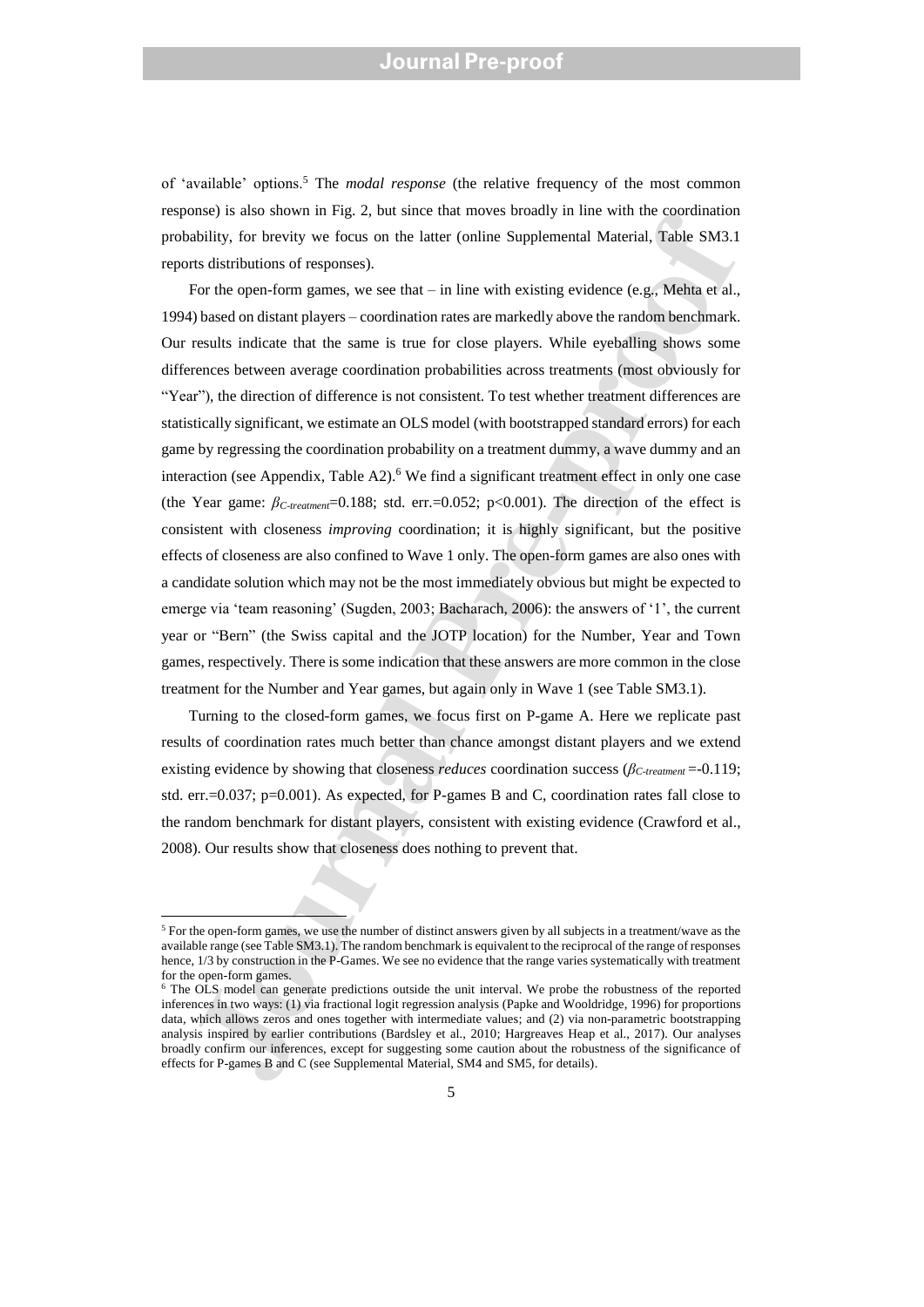#### **4. Summary and Conclusion**

we presenter concere more a universalized paperment on the nying theorem and the pre-production prime in the statement of the paperment of the paperment of the paperment of the games: whether they are open or closed form a We presented evidence from a lab-in-the-field experiment on tacit, two-player, purematching coordination games involving pairs of people who are either socially close or distant. We varied two structural features of the games: whether they are open or closed form and whether or not the option expected to be salient in the closed-form game is payoff dominated. We find evidence that both dimensions mediate the impact of closeness. In games that do not penalise coordination on a salient option, our participants' decisions imply coordination rates much better than chance. But while social closeness significantly lifts coordination rates in one open-form game, it hinders coordination in the closed-form game featuring equally-ranked equilibria. Confirming existing evidence, we find that focality loses its force in equilibrium selection when the salient option is also payoff dominated and we extend this finding by showing that closeness does not help recover its power. Hence closeness helps, harms, or has no impact on coordination probabilities, depending on the structure of the game.

Naturally, based on a single experiment, the patterns identified in our data should not be taken as reliable claims about behaviour more generally. That said, our results provide motivation for further work to examine the role of social closeness by testing replicability of our results and, conditional on that, exploring the mechanisms at work.

#### **Acknowledgements**

We are grateful to the Swiss Army, the Swiss Military Academy and Hubert Annen, for their invaluable support. We thank Matthew Boyer, Katrin Dallimore, Chih Hsueh, Deborah Kistler, Nicole Jehle, Lionel Roger, Peter Stöckli and Jason Wettstein for valuable research assistance and Yang Zu for helpful discussions. We thank the Editor and an anonymous referee for helpful comments. This work was supported by the UK Economic and Social Research Council [Grant Numbers ES/K002201/1, ES/P008976/1] and the European Research Council [Grant number ERC-AdG 295707 COOPERATION]. The authors declare no competing interests relating to the research reported in this paper.

### **Data availability**

Data and analysis code are available at [to be completed prior publication].

### **References**

Abele, S., Stasser, G., Chartier, C. 2014. Use of social knowledge in tacit coordination: Social focal points. *Organ. Behav. Hum. Decis. Process*. 123(1), 23-33.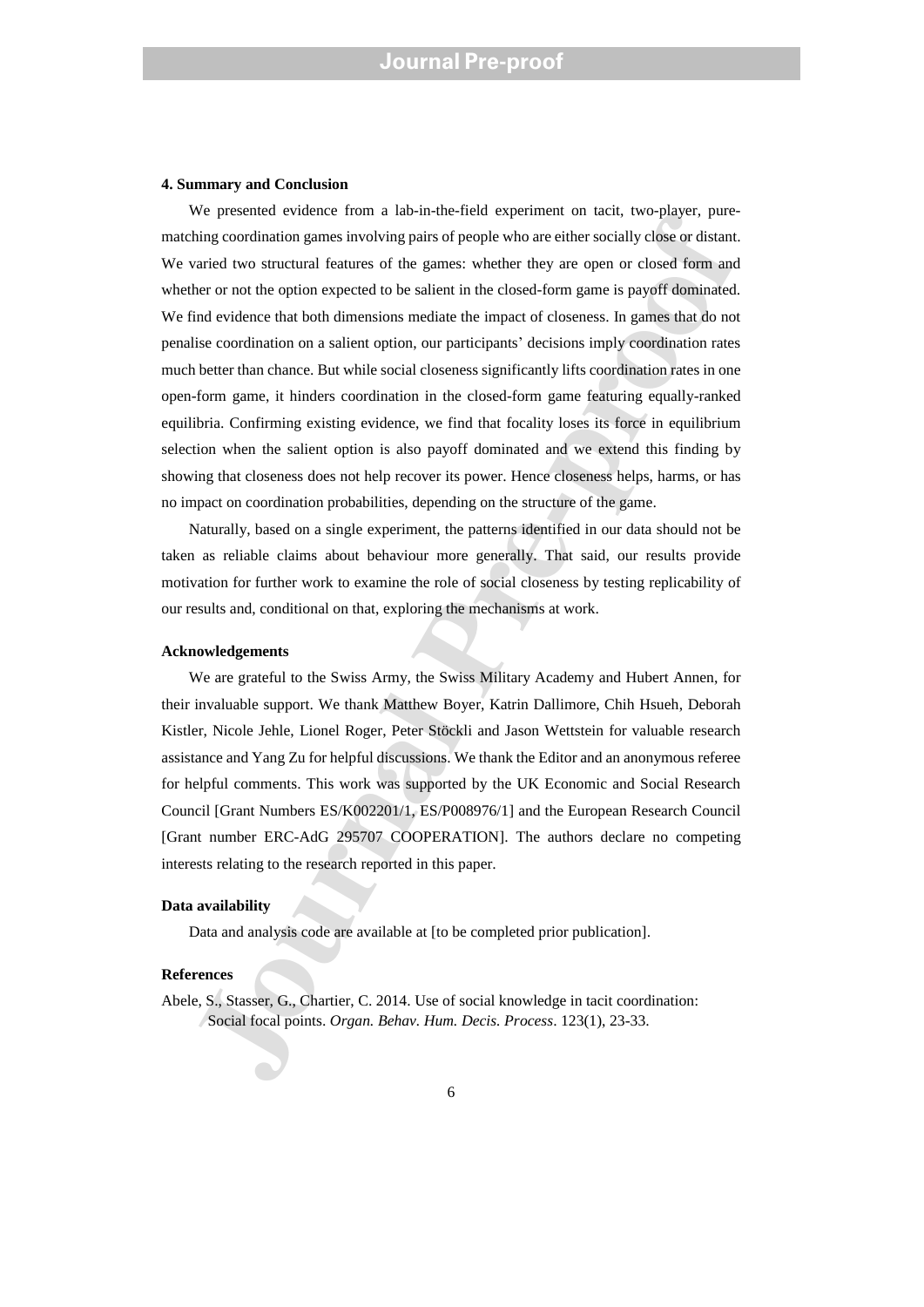- Bacharach, M. (2006). *Beyond individual choice: teams and frames in game theory*. Princeton Univ. Press.
- Bardsley, N., Mehta, J., Starmer, C., Sugden, R. 2010. Explaining focal points: Cognitive hierarchy theory versus team reasoning. *Econ. J.*, 120(543), 40-79.
- Cialdini, R.B., Brown, S.L., Lewis, B.P., Luce, C., Neuberg, S.L. 1997. Reinterpreting the empathy-altruism relationship: When one into one equals oneness. *J. Pers. Soc. Psychol.* 73(3), 481-494.
- sley, N., Mehta, J., Starmer, C., Sugden, R. 2010. Explaining focal points: Cognitive<br>
hierarchy theory versus team reasoning. Econ. J., 120(543), 40-79.<br>
linii. R.B., Brown, S.L., Lewis, B.P., Luce, C., Neuberg, S.L. 1997 Cooper, D.J., Weber, R.A. 2020. Recent advances in experimental coordination games, in: C. M. Capra, C.M., Croson, R.T.A., Rigdon, M.L., Rosenblat, T.S. (Eds), *Handbook of Experimental Game Theory*. Edited Edward Elgar Publishing Inc., Northampton, pp. 149- 183.
- Crawford, V.P., Gneezy, U., Rottenstreich, Y. 2008. The Power of Focal Points Is Limited: Even Minute Payoff Asymmetry May Yield Large Coordination Failures. *Am. Econ. Rev.* 98(4), 1443-1458.
- Chuah, S.H., Hoffmann, R., Larner, J. 2019. Is knowledge curse or blessing in pure coordination problems? *Theory Decis.* 87(1), 123-146.
- Gächter, S., Starmer, C., Tufano, F. 2015. Measuring the Closeness of Relationships: A Comprehensive Evaluation of the 'Inclusion of the Other in the Self' Scale. *Plos One*, 10(6): e012947810.
- Goette, L., Huffman, D., Meier, S., Sutter, M. 2012. Competition between organizational groups: Its impact on altruistic and antisocial motivations. *Manag. Sci.* 58(5), 948- 960.
- Hargreaves Heap, S.P., Rojo Arjona, D., Sugden, R. 2017. Coordination when there are restricted and unrestricted options. *Theory Decis.*, 83(1), 107-129.
- Mehta, J., Starmer, C., Sugden, R. 1994. The nature of salience: An experimental investigation of pure coordination games. *Am. Econ. Rev.*, 84(3), 658-673.
- Rojo Arjona, D. 2020. Focal Points in Laboratory Experiments. In M. Vernengo, E. Perez Caldentey, and B. J. Rosser, ed., *The New Palgrave Dictionary of Economics*, 1-7.
- Papke, L. E., Wooldridge, J. M. 1996. Econometric methods for fractional response variables with an application to 401(K) plan participation rates. *J Appl Econom*, 11(6), 619-632.
- Schelling, T.C. 1960. *The strategy of conflict.* Harvard Univ. Press.
- Sontuoso, A., Bathia, S. 2021. A Notion of Prominence for Games with Natural-language Labels. *Quantitative Economics* 12 (1), 283-312.
- Sugden, R. 2003. The logic of team reasoning. *Philosophical Explorations*, 6, 165-181.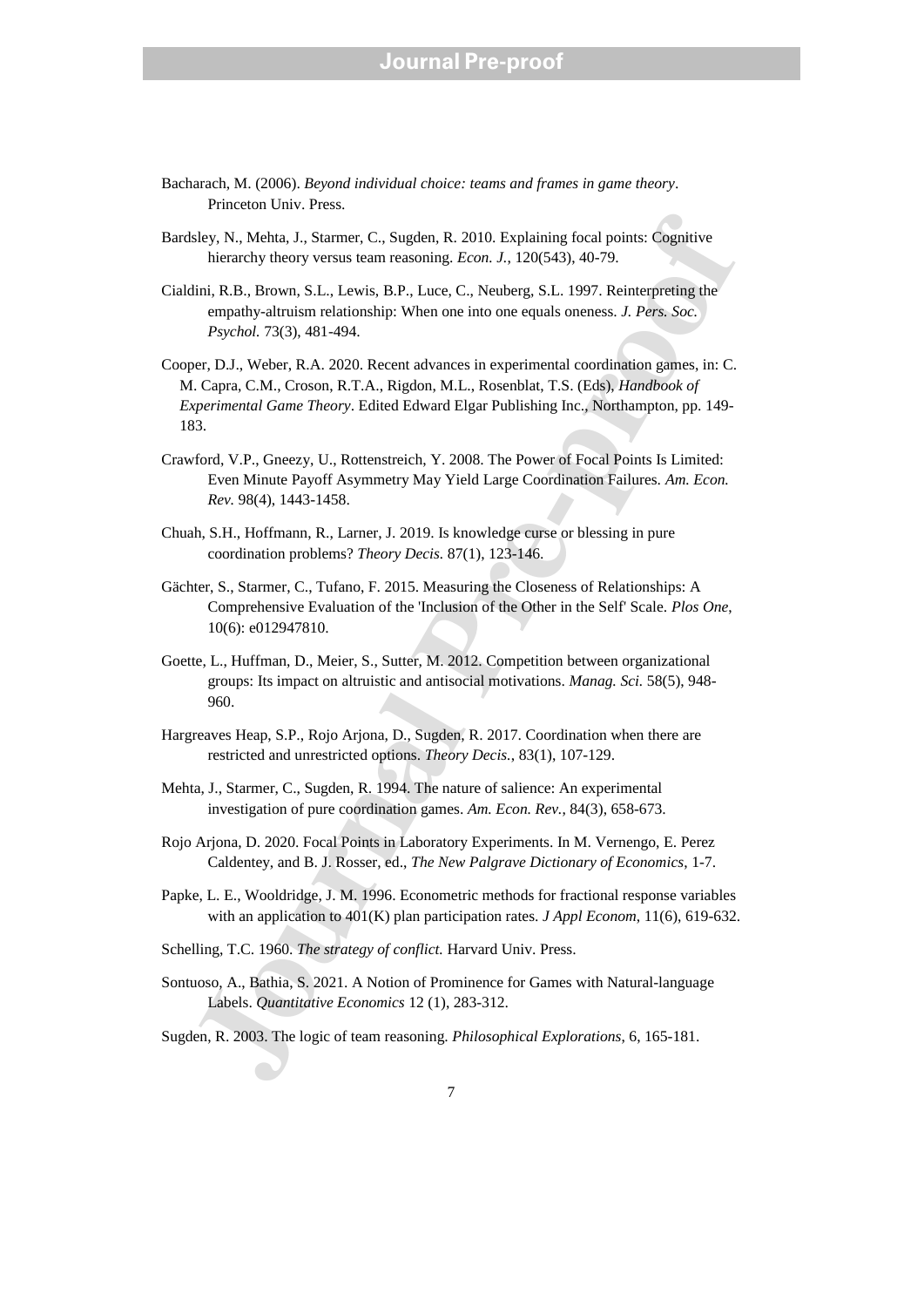### **Appendix**

#### **A1. Coordination Probabilities: Definitions and Calculations**

### **A2. Coordination Probabilities and Treatment Differences**

| Table A2. Testing for treatment differences in the individual coordination probability. |  |  |
|-----------------------------------------------------------------------------------------|--|--|
|                                                                                         |  |  |

| A1. Coordination Probabilities: Definitions and Calculations                                                                                                                                                                                                                                                                                     |                       |                       |                       |                       |                                   |                       |  |  |  |
|--------------------------------------------------------------------------------------------------------------------------------------------------------------------------------------------------------------------------------------------------------------------------------------------------------------------------------------------------|-----------------------|-----------------------|-----------------------|-----------------------|-----------------------------------|-----------------------|--|--|--|
| Here we explain construction of (individual and task level) coordination probabilities. Let                                                                                                                                                                                                                                                      |                       |                       |                       |                       |                                   |                       |  |  |  |
| $CProb_{igw}^{D}$ be the coordination probability for individual <i>i</i> , game g and wave w in the D-                                                                                                                                                                                                                                          |                       |                       |                       |                       |                                   |                       |  |  |  |
| treatment. In calculating $CProb_{igw}^D$ , we exclude the response of <i>i</i> themselves and we also                                                                                                                                                                                                                                           |                       |                       |                       |                       |                                   |                       |  |  |  |
| exclude the decision of their distant match (the distant player was not a member of the current                                                                                                                                                                                                                                                  |                       |                       |                       |                       |                                   |                       |  |  |  |
| JOTP; they were in a different population and responding in a different context). After these                                                                                                                                                                                                                                                    |                       |                       |                       |                       |                                   |                       |  |  |  |
| exclusions $CProb_{\text{fgw}}^D = (n_{\text{gw}}^D - 1)/(N_{\text{gw}}^D - 1)$ , where $n_{\text{gw}}^D$ is the number of respondents                                                                                                                                                                                                           |                       |                       |                       |                       |                                   |                       |  |  |  |
| giving a particular answer and $N_{gw}^D$ is the total number of responses to game g in wave w of the                                                                                                                                                                                                                                            |                       |                       |                       |                       |                                   |                       |  |  |  |
| D-treatment. For symmetry, we apply the same exclusion rules for the C-treatment, hence,                                                                                                                                                                                                                                                         |                       |                       |                       |                       |                                   |                       |  |  |  |
| $CProb_{igw}^{C} = (n_{gw}^{C} - 1)/(N_{gw}^{C} - 1).$                                                                                                                                                                                                                                                                                           |                       |                       |                       |                       |                                   |                       |  |  |  |
| The mean coordination probability reported in Table 2 is an average of the individual                                                                                                                                                                                                                                                            |                       |                       |                       |                       |                                   |                       |  |  |  |
| coordination probabilities calculated as: $Mean_{gt} = (Mean_{gt}^{w=1} + Mean_{gt}^{w=2})/2$ where t is the                                                                                                                                                                                                                                     |                       |                       |                       |                       |                                   |                       |  |  |  |
| treatment ( $C$ or $D$ ). We use this formulation because salient responses could differ across waves                                                                                                                                                                                                                                            |                       |                       |                       |                       |                                   |                       |  |  |  |
| (specifically, for the Year Game). While our coordination index is inspired by the approach                                                                                                                                                                                                                                                      |                       |                       |                       |                       |                                   |                       |  |  |  |
| developed in Mehta et al. (1994), ours has a different interpretation because it measures                                                                                                                                                                                                                                                        |                       |                       |                       |                       |                                   |                       |  |  |  |
| <i>potential</i> coordination from matching participants in ways that they did not have in mind.                                                                                                                                                                                                                                                 |                       |                       |                       |                       |                                   |                       |  |  |  |
|                                                                                                                                                                                                                                                                                                                                                  |                       |                       |                       |                       |                                   |                       |  |  |  |
| A2. Coordination Probabilities and Treatment Differences                                                                                                                                                                                                                                                                                         |                       |                       |                       |                       |                                   |                       |  |  |  |
| <b>Table A2.</b> Testing for treatment differences in the individual coordination probability.                                                                                                                                                                                                                                                   |                       |                       |                       |                       |                                   |                       |  |  |  |
| Dependent variable:<br>coordination prob.                                                                                                                                                                                                                                                                                                        | (1)<br>Number         | (2)<br>Year           | (3)<br>Town           | (4)                   | (5)<br>P-game A P-game B P-game C | (6)                   |  |  |  |
| C-treatment                                                                                                                                                                                                                                                                                                                                      | $-0.012$              | $0.188***$            | $-0.026$              | $-0.119***$           | $-0.023$                          | 0.007                 |  |  |  |
|                                                                                                                                                                                                                                                                                                                                                  | (0.017)               | (0.052)               | (0.049)               | (0.037)               | (0.018)                           | (0.011)               |  |  |  |
| Wave 2                                                                                                                                                                                                                                                                                                                                           | $-0.009$              | $0.143***$            | 0.005                 | $-0.072**$            | $-0.010$                          | $0.022**$             |  |  |  |
|                                                                                                                                                                                                                                                                                                                                                  | (0.014)               | (0.042)               | (0.041)               | (0.033)               | (0.018)                           | (0.011)               |  |  |  |
| C-treatment $\times$ Wave 2                                                                                                                                                                                                                                                                                                                      | $-0.002$              | $-0.192***$           | $-0.013$              | 0.042                 | $0.043**$                         | 0.016                 |  |  |  |
|                                                                                                                                                                                                                                                                                                                                                  | (0.019)               | (0.065)               | (0.060)               | (0.040)               | (0.022)                           | (0.018)               |  |  |  |
| Constant                                                                                                                                                                                                                                                                                                                                         | $0.085***$<br>(0.012) | $0.243***$<br>(0.032) | $0.457***$<br>(0.034) | $0.519***$<br>(0.031) | $0.351***$<br>(0.016)             | $0.325***$<br>(0.007) |  |  |  |
| N                                                                                                                                                                                                                                                                                                                                                | 296                   | 295                   | 297                   | 295                   | 297                               | 295                   |  |  |  |
|                                                                                                                                                                                                                                                                                                                                                  |                       |                       |                       |                       |                                   |                       |  |  |  |
| <i>Note:</i> OLS coefficients. Bootstrapped standard errors in parentheses. *p<0.1; **p<0.05; ***p<0.01. Variable<br>coding: C-treatment (dummy variable: $0 = Distant$ ; $1 = Close$ ); Wave 2 (dummy variable: $0 = Wave 1$ ; $1 = Wave$<br>2); C-treatment $\times$ Wave 2 (interaction: value = 1 for C-treatment and Wave 2; otherwise, 0). |                       |                       |                       |                       |                                   |                       |  |  |  |